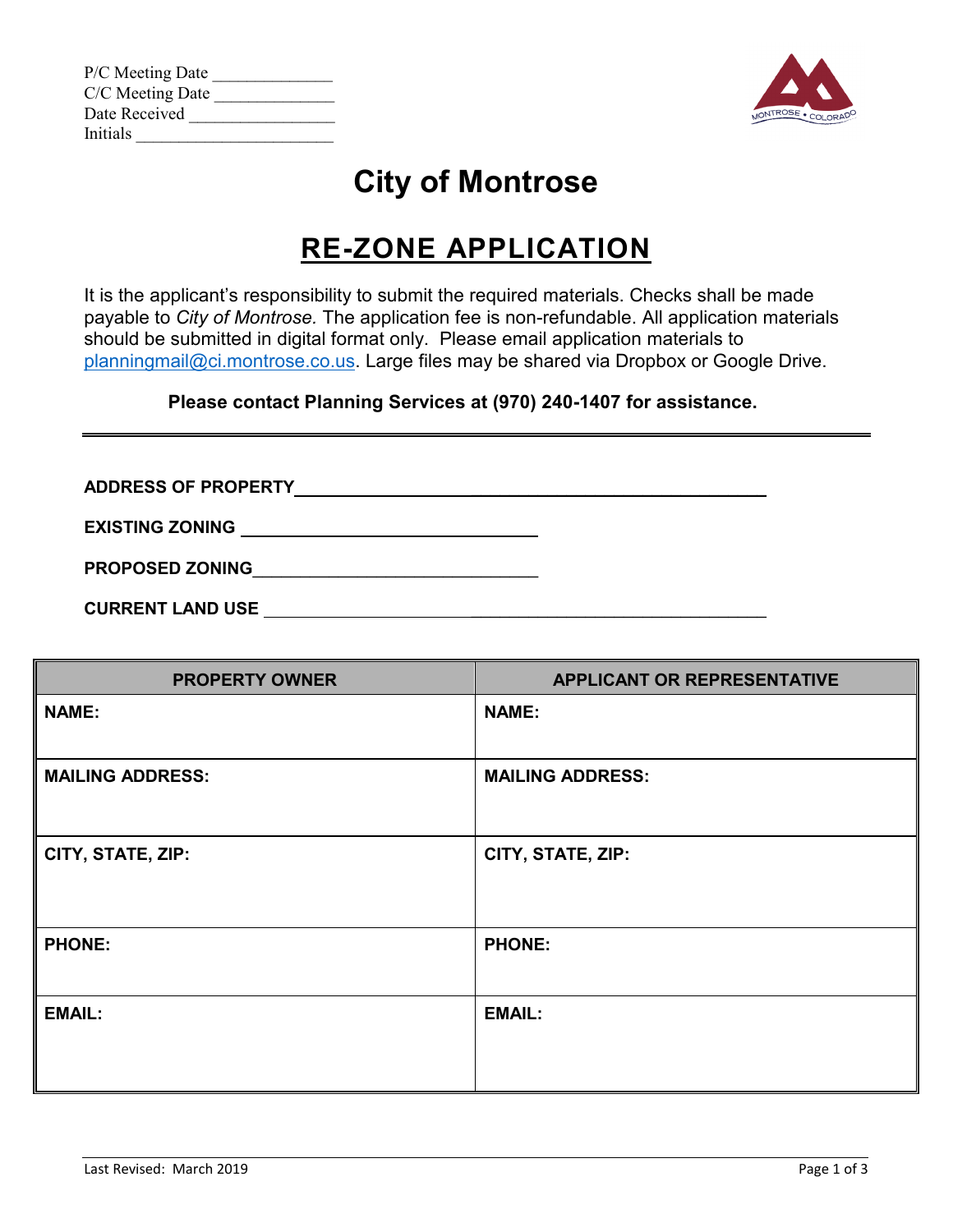### **REQUIRED APPLICATION MATERIALS**

This list is intended as a guide and may not be a complete list of all requirements.

- □ \$300 NON-REFUNDABLE APPLICATION FEE (CHECK, CREDIT CARD, CASH)
- RECORDED WARRANTY DEED WITH LEGAL DESCRIPTION OF THE PROPERTY (IF MORE THAN ONE TYPE OF ZONING IS BEING REQUESTED, PROVIDE A LEGAL DESCRIPTION FOR EACH ZONING AREA) (PDF)
- □ METES AND BOUNDS LEGAL DESCRIPTION (WORD)
- WRITTEN STATEMENT EXPLAINING HOW THE REQUEST IS IN COMPLIANCE WITH APPLICABLE CRITERIA (SEE SECTION 4-4-29 BELOW) (PDF)
- □ PHOTOS OF THE PROJECT AREA (JPEG)

### **IMPORTANT NOTES**

- Applications must be submitted at least 30 days before the desired Planning Commission meeting.
- Public notice requirements will be the responsibility of the City of Montrose and will be completed at least 15 days before the public hearing.
- All approved re-zone requests shall be passed by an ordinance adopted by City Council no less than 20 days after review by the Planning Commission.
- Approval of this application DOES NOT constitute approval of any other City of Montrose permits or application reviews.
- By signing, you certify that you have read and understood the submittal requirements, and that you understand omission of any listed items may cause delay in processing the application. The undersigned acknowledges that the information supplied in this application is as complete and accurate as possible.

 $\overline{\phantom{a}}$ 

 $\overline{a}$ 

Owner's Signature

Date

Applicant's or Representative's Signature

Date

## **SECTION 4-4-29 – RE-ZONE CRITERIA**